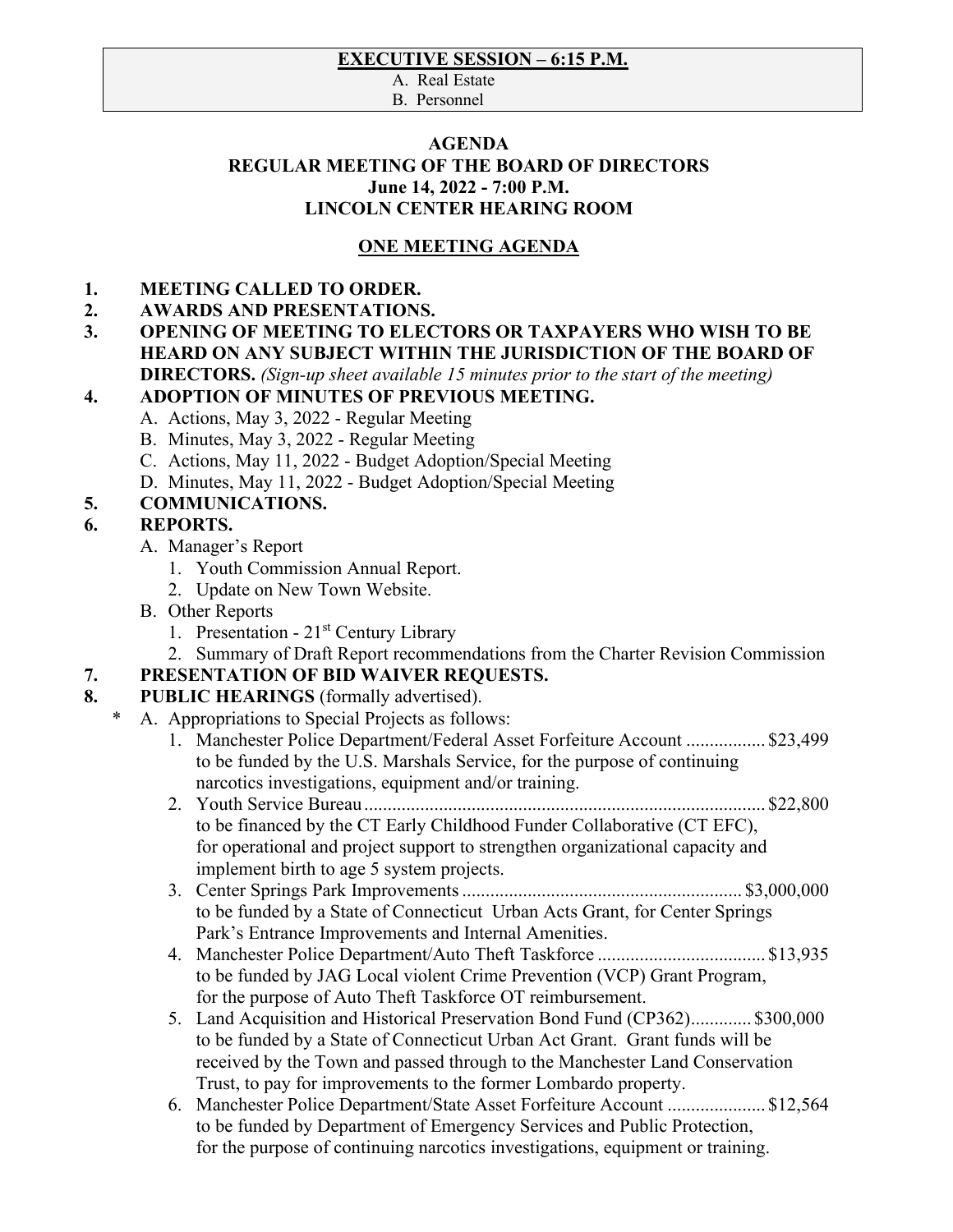- 7. Manchester Police Department/State Asset Forfeiture Account ....................... \$3,141 to be funded by Department of Emergency Services and Public Protection, for the purpose of continuing narcotics investigations, equipment or training.
- B. Appropriations to Education Special Projects as follows:
	- 1. State of Connecticut Public Educational and Governmental Programming and Education Technology Investment Account (PEGPETIA) Grant ........... \$29,674 for FY 21-22, to be used to purchase art equipment for studio and auditorium facilities.
	- C. Approval of Community Development Block Grant Proposed Annual Action Plan for Year 32 (October 1, 2022 – September 30, 2023).
	- D. Approval of revisions to water and sewer rates, charges and fees.
	- E. Resolution to appropriate \$3,490,000 to capital accounts for the 2022-2023 fiscal year budget for the purpose of paying the costs of water distribution system and sewer system improvements and authorize the issuance of temporary notes in an amount not to exceed \$3,490,000, or so much as may be necessary after deducting grants to be received for the projects. Resolution also includes previously authorized FY21-22 appropriation of \$2,400,000 in order to secure State of CT DWSRF loans and Federal Infrastructure Grants.

## **9. CONSENT CALENDAR.**

# **10. ACTION ON ITEMS OF PUBLIC HEARING.**

# **11. UNFINISHED BUSINESS.**

# **12. NEW BUSINESS.**

- \* A. Appropriation to Special Projects (under \$500) as follows:
	- 1. Manchester Police Department/Police Explorers ................................................. \$250 funded by a public donation from Wolff Financial Group, LLC, for the purpose of continuing the Police Explorers Program, which is gratefully acknowledged and accepted.
	- 2. Manchester Police Department/Animal Control ................................................... \$300 to be funded by public donations, to be used for continuing animal control services, which are gratefully acknowledged and accepted.
	- 3. Youth Services Bureau Diversion and Prevention Grant ................................... \$313 to be financed by a grant from the State Judicial Branch, for Youth Services prevention activities (amending \$75K appropriated in 10/21), to fund a COLA increase for the employee attached to the grant.
	- 4. Hockanum River Linear Park Fund ...................................................................... \$100 for trail maintenance, to be funded by a donation from the Perennial Planters Garden Club, which is gratefully acknowledged and accepted.
	- B. Approval of job description for Information Security Officer, Senior Technical Support Specialist and Assistant Registrar of Voters.
	- C. Approval of request to name Manchester High School Pool in memory of the Honorable Dominic Squatrito.
	- D. Approval of program proposals submitted by community agencies desiring to participate in the 2022 Connecticut Neighborhood Assistance Act program.
	- E. Approval of Resolution clarifying and ratifying a portion of the 2022-2023 fiscal year budget adopted on May 11, 2022.
	- F. Approval of Resolution authorizing the General Manager to sign the Grant Agreement and any associated agreements with the State of Connecticut for the Center Springs Park Improvements project (DEPA00030202808).
	- G. Authorization for General Manger to submit a bid for the purchase of 705 Keeney Street, in an amount not to exceed \$170K.
	- H. Approval of Resolution addressing homelessness.
	- I. Approval to fly the Pride and Juneteenth Flags.